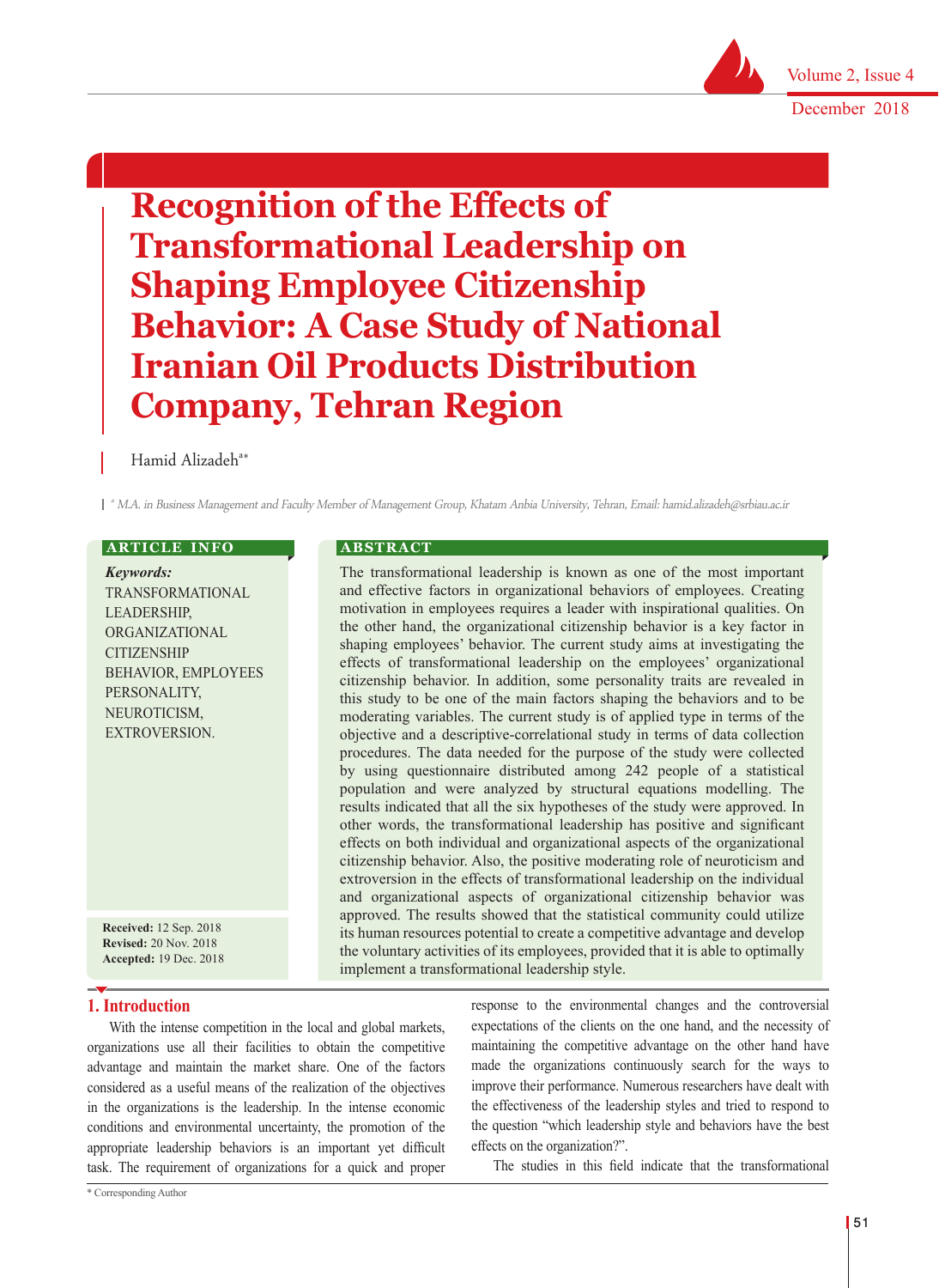leadership can be introduced as an effective way for acting in the uncertainty conditions and obtaining the competitive advantage (Işcan et al., 2014). A great proportion of these studies agree that the transformational leadership style is the most effective style (Van Dierendonck et al., 2013), which either directly or indirectly affects the organization outputs positively.

In the present study, National Iranian Oil Products Distribution Company-Tehran region has been considered as an environment for conducting the study. Therefore, the current study tries to investigate the transformational leadership role in the development of the organizational citizenship behaviors in the industry section in general, and in National Iranian Oil Products Distribution Company-Tehran Region in particular, with the employees having personality traits not so compatible with such behaviors. In today's world changing at an amazing speed, everyone admits that human resources are the most valuable asset of an organization and that no organization can continue to operate without human resources. Therefore, the main question of the study is "how does transformational leadership affect the organization citizenship behaviors of the neurotic and extrovert employees?". In fact, the current study, in addition to investigating the related literature of the transformational leadership and its effects on organizational citizenship behaviors (in individual and behavioral aspects) and studying the role of neuroticism and extroversion personality traits, has tried to provide some ways to promote the organizational citizenship behaviors in organizations based on the transformational leadership style.

# **2. Theoretical Framework 2.1. Transformational Leadership**

The need for management and leadership in all the areas of social activity is tangible and vital (Ehsani Ziari, 2006). Although the terms "leader" and "leadership" are easily used in the literature and language, some believe that the leadership is an important aspect of the management, and an effective leadership ability is one of the conditions of the effective management. It is the process of the social penetration in which the leader asks for the voluntary participation of the employees in the efforts to achieve the organizational goals. The leaders, in order to encourage the voluntary participation of the employees, complete any power and jurisdiction they have through their personality traits and social skills (Rezaeian, 2004). Various ideas and schools have emerged in terms of leadership, among which 1) leadership traits theory, 2) leadership behavioral styles theory, 3) situational and contingency approaches, 4) transformational leadership, and 5) interactive leadership can be noted. The first three theories are traditional leadership theories, while the last two ones are considered as new leadership theories.

Transformational leadership was first used by Danton in 1973. The transformational leaders invite their followers to go beyond their interests for the sake of organization, and they have a great and profound influence on them. These leaders pay attention to the needs and issues of the followers regarding improvement. They can change the followers' awareness of the tasks through guiding them towards considering the traditional issues with a new approach, and

| Table 1 - Some aspects of transformational leadership from the viewpoint of past researchers |                                      |                                                                                                                                                                                                                         |                                                                                                                                 |  |  |  |  |
|----------------------------------------------------------------------------------------------|--------------------------------------|-------------------------------------------------------------------------------------------------------------------------------------------------------------------------------------------------------------------------|---------------------------------------------------------------------------------------------------------------------------------|--|--|--|--|
| <b>Row</b>                                                                                   | <b>Defined Aspect</b>                | Concept                                                                                                                                                                                                                 | <b>Reference</b>                                                                                                                |  |  |  |  |
|                                                                                              | Articulating a strong vision         | They try to motivate and inspire the<br>group members or working team in<br>order to create an attractive and con-<br>vincing vision for the followers.                                                                 | Chan et al., 2009; Yukl, 2009;<br>Li, Zhao And Begley, 2014                                                                     |  |  |  |  |
| $\overline{2}$                                                                               | Providing an appropriate model       | The role modeling of the followers is done<br>through the provision of a practical model.                                                                                                                               | Yukl, 2009; Li and Shi, 2005                                                                                                    |  |  |  |  |
| 3                                                                                            | Accepting group goals                | Changing the individual goals into group<br>goals, making the employees commit-<br>ted to the collective goals, and draw-<br>ing a vision for the whole group.                                                          | Jalilian et al., 2010; Bass and Riggio, 2006;<br>Brown et al., 2013; Sheikhali Zadeh and<br>Tejari, 2013; Wang and Howell, 2010 |  |  |  |  |
| $\overline{4}$                                                                               | Having high performance expectations | Expectations beyond what is men-<br>tioned in the job description from<br>the followers. Further attempts at<br>the realization of their missions.                                                                      | Dvir et al., 2002; Bass and Roggio,<br>2006; Brown et al., 2013; Shamir et<br>al., 1993; Sparks and Schenk, 2001                |  |  |  |  |
| 5                                                                                            | Providing individualized support     | Protecting and considering different<br>employees' needs and valuing the em-<br>ployees' growth and improvement                                                                                                         | Sosik et al., 1997; Van Derendijk et al.,<br>2013; Bass and Riggio, 2006; Walumbwa<br>et al., 2005; Jalilian et al., 2010       |  |  |  |  |
| 6                                                                                            | Providing intellectual stimulation   | Reconsidering the issues and motivating<br>the employees through stimulating their<br>curiosity and encouraging the subordinates<br>to accept new approaches based on the inner<br>motives and making jobs a challenge. | Wang, Tsai and Tsai, 2014; Mumford,<br>Connelly and Gaddis, 2003; Bass and Rig-<br>gio, 2006; Gumusluoglu and Ilsev, 2009       |  |  |  |  |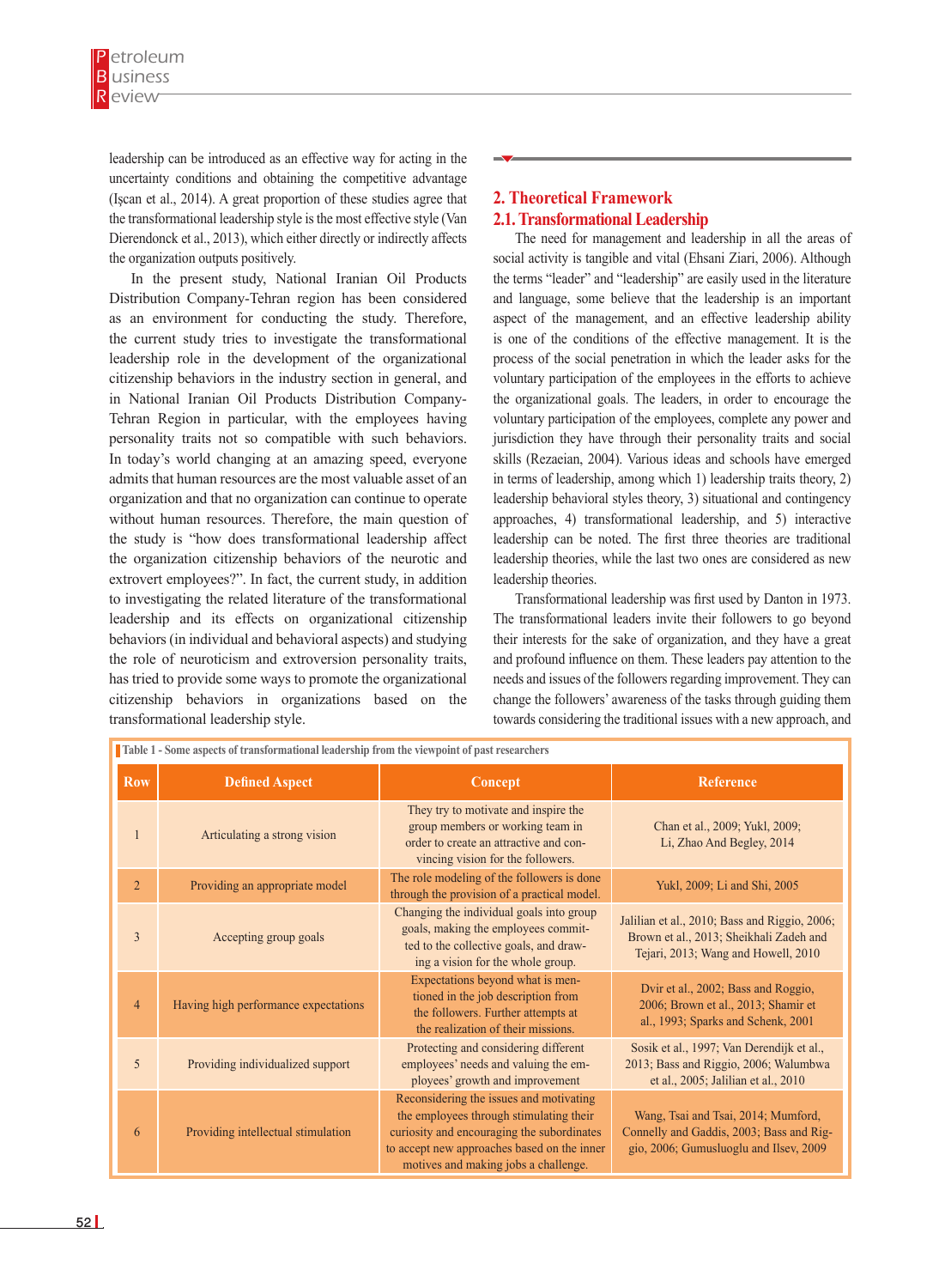they can motivate and inspire the followers to attempt harder to achieve the goals. According to the study of Bass and Alivio (1997), transformational leaders have traits such as "proper influence or charisma", "inspirational motivation", "intellectual motive", and "personal considerations". The transformational leadership process is rooted in the leader's personal values and beliefs. Such leaders are inspired by their deepest personal values such as the justice, fairness, honesty, and dignity (Humphreys and Einstein, 2003). A study of Tiki and Donna (1990) showed that the successfulness of such leaders is affected by three measures, namely detection of the need for organization revitalization, creation of a new vision of the organization future, and institutionalizing the change among the employees (Weiss, 2000).

The transformational leadership theory emphasizes that the leaders must behave in a way that improves the innovation of the employees and accelerates the process of innovation. They, through strengthening the innovative thinking in their followers, help improve the individual performance and organization innovation, which consequently leads to the enhancement of organizational performance (Colbert et al., 2008). The transformational leadership subject has been among the favorite concepts in the related literature, and various studies have investigated its different aspects. Some of these aspects are tabulated in Table 1.

Among the studies on transformational leadership, Bernard Bass's model is one of the most comprehensive works. In the current work, the transformational leadership has been studied based on four traits, namely idealized influence, intellectual stimulation, inspirational motivation, and individual considerations (Bass. B. M, 1998).

#### **2.1.1. Idealized influence**

This trait explains that the leader acts as a strong model for the followers. If a leader is transformational, he will create a feeling of respect, admiration, and loyalty in the followers and emphasize the importance of a strong commitment to achieving the organizational objectives (Gumusluoglu and Ilsev, 2009). In this state, he has the attributes of a charismatic leader, and is trusted and admired by his subordinates, so they try to follow and imitate him as a model.

#### **2.1.2.Intellectual Stimulation**

The transformational leaders use the intellectual stimulation to challenge the followers' thoughts, imaginations, and innovations. It requires that the leaders, while encouraging the followers to provide new and innovative approaches to doing the tasks, direct them towards the reconsideration of the traditional methods of problem solving (Zhu et al., 2009). In such a state, the current situation is challenged and the new methods for realization of the tasks and development of the organization are provided (Bono and Judge, 2004). The leaders intellectually stimulate the employees and encourage their followers to treat the problems with innovation. In fact, they invite the followers to investigate the issues from different

angles and implement the innovative problem solving techniques.

#### **2.1.3. Inspirational Motivation**

This factor describes the leaders who increase the followers' commitment through allowing them to participate in drawing the vision of future and through motivating them (Chen and Fahr, 2001). The leader encourages the employees to believe in the goals and achieving them through effort. These people are usually optimistic about the future and achievement of the goals.

## **2.1.4. Individual Considerations**

When a leader helps his followers to achieve their desired needs, tries to improve the potential power of the individuals (Horwitz et al., 2008), and meets the sensational needs of them. Such leaders detect the people needs and help them nurture the skills needed for achieving the goals. These leaders may consume a great proportion of time to nurture, educate, and train their followers.

#### **2.2. Organizational Citizenship Behavior**

The concept "organizational citizenship behavior" has been developed from the studies of Bernard (1938) (Tabarsa et al., 2010). Batman and Oregan (1983) first used the term "organizational citizenship behavior" (Miri et al., 2014). They defined it as a part of employees' measures taken with the purpose of improving the efficiency, consistency, and solidarity at the workplace. They are regarded as activities which are out of the duties of employees in the organization (Hudson, 2006). The early studies in this field dealt more with the identification of the responsibilities and behaviors of the employees which were usually partially measured for the evaluation of their occupational performance; however, these behaviors influenced the improvement of the organizational effectiveness (Bienstock et al., 2003).

However, after the introduction of this concept by Oregan et al., various scholars have explained this subject through the use of the terms "transcendental behavior" (Van Dign, Comminger & Parks, 1995), "helpful organizational behavior" (Briev and Motovidlo, 1986; George and Beten Hausen, 1990; Oriley and Chatman, 1986), "organizational spontaneity" (George and Briev, 1992; George and Jones, 1997) and "contextual performance" (Borman and Motovidlo, 1993; Borman, White, and Dorsey, 1995; Motovidlo and Van Asater, 1994) during two decades (Podsakoff et al., 2000). A number of the most important basic studies in this context belong to Hasenn, George and Ratten (1990), Podsakoff, McKenzie & Fetter (1993), Snick and Hogan (1995), Podsakoff and McKenzie (1997), Oregan (2006), Livia Markoczy (2009), Fareh et al., (2004; 2011), Netemeyer (2011), and Podsakoff (2009; 2011) (Miri et al., 2012).

Different definitions have been provided for the citizenship behavior. In some definitions, it has been defined as a set of voluntary behaviors, which are not the formal duties of the individuals but lead to the effective improvement in the organizational tasks and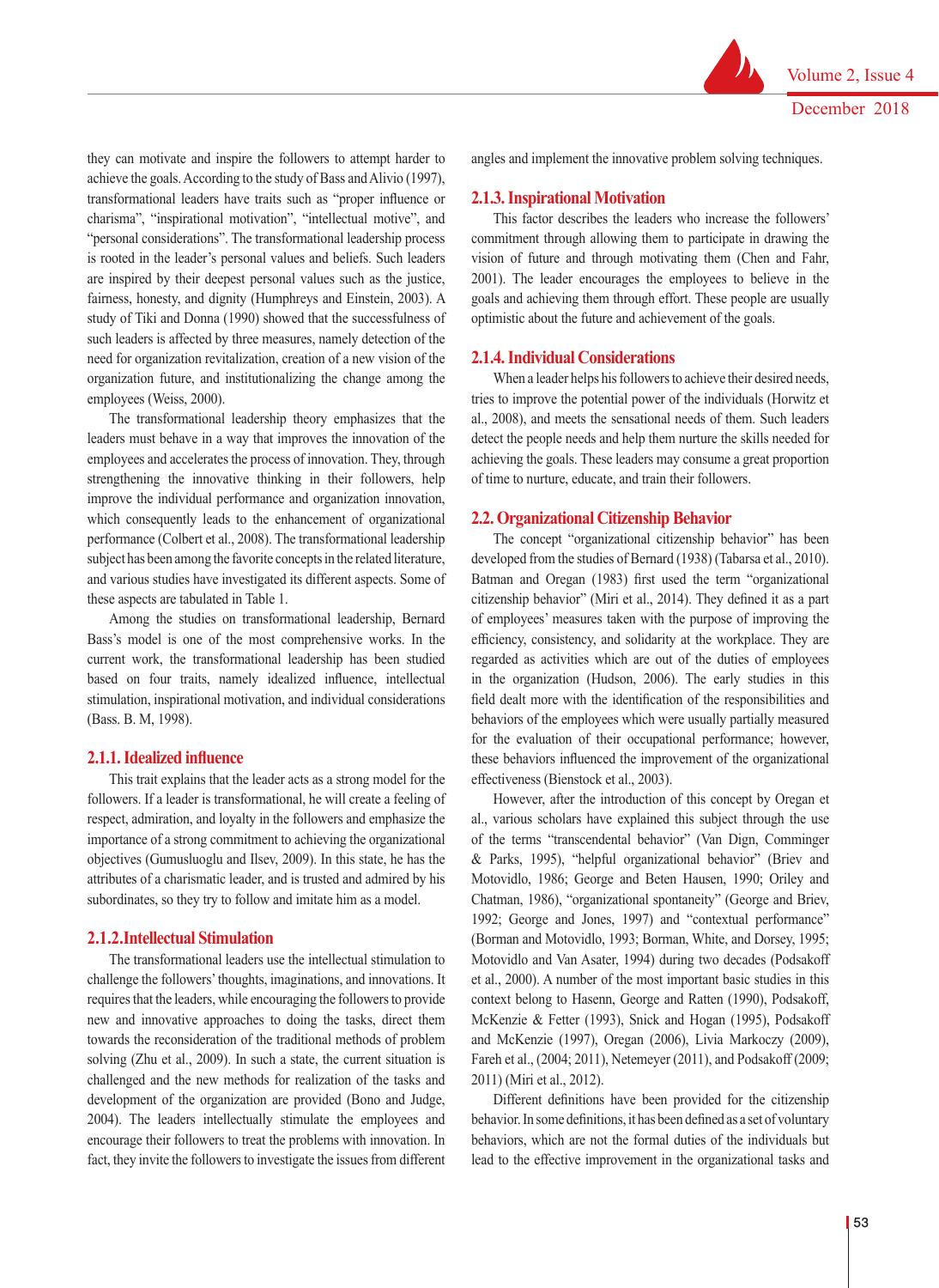roles (Appelbaum, 2004). The organizational citizenship behavior is the individual and voluntary behaviors which promote the effectiveness and efficiency of the organizational performance but are not directly rewarded by the formal systems of the organization (Hall et al., 2009).

The employees who have this trait show behaviors beyond their role, duties, and formal job description. By these behaviors, they do not aim to obtain organizational rewards, and they attempt to improve and develop the organization (Taghavi, 2010). What is obvious is that the citizenship behavior cannot be directly reinforced. In addition, these behaviors are derived from the excellent efforts of the employees for achieving the success intended by the organization (Korkmaz &Arpaci, 2009). A review of the related literature indicates the vastness of the studies conducted in this field as almost thirty different types of theories have been reported about the citizenship behavior (Yung and Chou, 2011). Although these theories overlap with each other, but the variety of theories suggests that there should be different approaches to this issue.

Overall, it can be admitted that the most important aspects of the organizational citizenship behavior are fairness, altruism, work conscience, social etiquette, and organizational civility (Hadizadeh. M. A, and Tehrani. M, 2011, pp. 9881). Among these aspects of the social etiquette, the work conscience and altruism are introduced as the positive and active helpful components. On the other hand, the fairness and civility are preventive components, avoiding the damage infliction on the organization. These aspects are defined as follows:

 Social etiquette: the behavior which indicates the attention to the participation in the organizational social life;

Altruism: helping the colleagues in doing their tasks;

 Work conscience: a behavior beyond the formally assigned requirements at the workplace;

 Fairness: the tendency to be patient with the unavoidable interruptions, injustices, and hardships of the workplace without complaining;

 Civility: thinking and paying attention to the effects of the individual behavior (Markoczy and Xin, 2004).

## **2.3. Personality Traits**

Numerous definitions of personality have been presented, and there are different approaches. The personality theorists have not achieved a consensus on a unit definition of personality; however, relying on the common features of these definitions, it can be stated that personality is a relatively stable pattern of the attributes, attitudes, or traits which partially sustain people's behavior. These patterns are different from person to person, so everybody, despite being somewhat similar to others, has a unique personality. Accordingly, it can be stated that a set or the whole attributes and traits of an individual are meant by personality. Personality is a set of traits, including the thought, feelings, and personal perception of one's self, ideas, way of thinking, and many habits (Behzadjazi, 2008).

The personality traits can be known as traits and attributes which emerge in different situations, have a relative stability, are different from person to person, and can be measured (Nazarpoor, 2005). The theory of the factors and traits is among the most applied theories in the recognition of the personality traits. In this theory, the personality traits are divided into five groups, including extraversion, openness to new experiences, responsibility or conscience, socializing or being consistent, emotional stability or neuroticism. This theory, with a little difference, can be seen in the categorization of the five factors of personality by Costa and McCrae. This categorization includes five main aspects of personality as neuroticism, openness, empiricism, agreeableness, and conscientiousness (fidelity). Regarding the affinity of these theories for the aspects of neuroticism and extroversion, the current study focuses on developing a conceptual model based on these personality traits. In the followings, we will define these two aspects.

# **2.3.1. Neuroticism**

Neuroticism is the tendency to experience the feelings such as fear, discomfort, agitation, anger, and impatience. Along with these feelings, the neurotic people also tend to be prone to illogical ideas, and they have less power to control their negative feelings and adapt themselves to stress in a weak manner. The people with low scores of neuroticism are emotionally stable, mild-tempered, and composed. They show less adaptability to the environment and usually reveal negative emotions. The constituent traits of this factor are anxiety, depression, aggression, deviation, impulsive behaviors, vulnerability to mental and physical stress, fear, sorrow, arousal, anger, guilt, and feeling of constant and pervasive loss (McCrae and Costa, 1992; Matthews, Deary, and Whiteman, 2003).

#### **2.3.2. Extroversion**

Extrovert people are comfortable while interacting with others. The extrovert people enjoy being with others and large crowds and tend to be bold, active, and talkative. They like simulation and excitement and are usually cheerful. The extroverts are social people, but being social is only one of their traits. In addition, they are resolute, active, conversational, social, and emotional. The extroversion scale is indicative of the people's interest in developing their industry and job (Sheikhali Zade and Tejari, 2013). The most important attribute of this factor is the communication. Most of these people have good social skills, and they are always vibrant. Among the other traits of the extroverts, being affectionate, active, decisive, cheerful, hopeful about the future, and vibrant can be named (McCrae and Costa, 1992; Matthews, Deary, and Whiteman, 2003).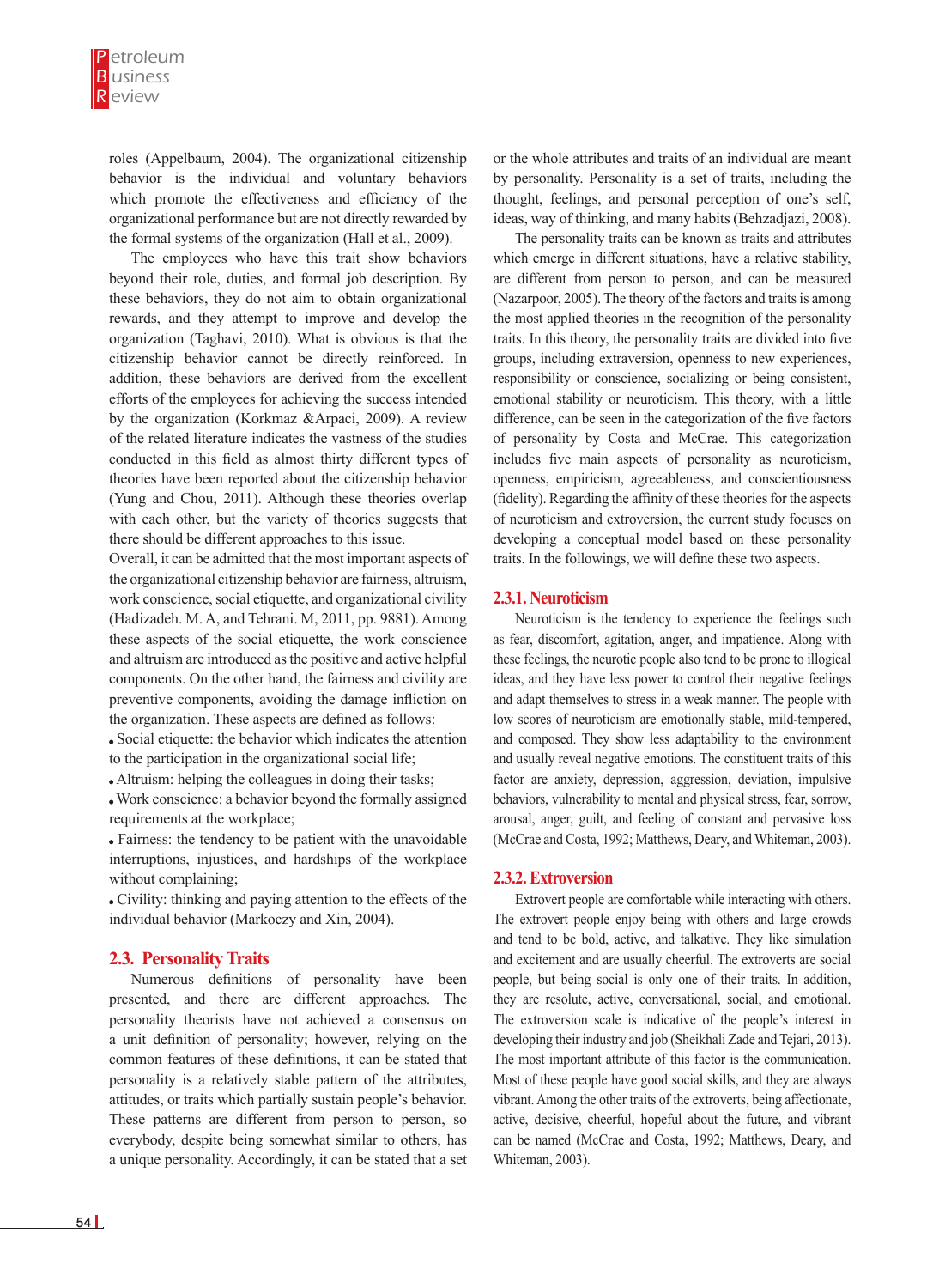## **3. Research Framework**

Based on the related literature on the research variables, the probable relationships between the variables are predicted and drawn in the framework of the following conceptual model.

# **4. Methodology**

The current study is of applied type and is a descriptiveanalytical method in terms of data collection procedures, which were above 70%, the enformy of the questionmane was also analytical method in terms of data collection procedures, which approved (Sarmad et al., 2001). uses a questionnaire for data collection. The statistical population of this study included all the employees of National Iranian Oil Products Distribution Company-Tehran region. According to the statistical population (641 managers and employees),  $242$  **5. Data Analysis** individuals were calculated with the help of Korsjie and Morgan table (Krejcie and Morgan, 1970). The main tool for collecting are analyzed with the help of statistical instruments. The results of a research data was questionnaires distributed among the statistical sample, and the desired data were obtained using simple random and the inferential statistics, the analysis of the features and sample, and the desired data were obtained using simple random In the inferential statistics, equations method (SEM) based on the research hypotheses. The current study. The content validity and content validity ratio  $(CVR)$ 

| Table 2 - Cronbach's alpha values for the main variables |                                                                |                     |  |  |  |
|----------------------------------------------------------|----------------------------------------------------------------|---------------------|--|--|--|
| <b>Row</b>                                               | <b>Variable</b>                                                | Cronbach's<br>alpha |  |  |  |
| 1                                                        | Transformational leadership                                    | 0.949               |  |  |  |
| $\overline{2}$                                           | Organizational citizenship<br>behavior (individual aspect)     | 0.908               |  |  |  |
| 3                                                        | Organizational citizenship<br>behavior (organizational aspect) | 0.880               |  |  |  |
| $\overline{4}$                                           | Neuroticism                                                    | 0.840               |  |  |  |
| $\overline{\phantom{0}}$                                 | Extroversion                                                   | 0.868               |  |  |  |

index were used in order to test the questionnaire validity (Sarmad et al., 2001). In fact, the validity of the questions was evaluated by 3. Research Framework using ideas and comments of five experts in National Iranian Oil Based on the related literature on the research variables, the Products Distribution Company-Tehran Region, and based on the minimum acceptable CVR of their response (0.6), the acceptable drawn in the framework of the following conceptual model. validity of each variable was determined using Lawshe's ratio calculation. According to the experts' evaluation, the questions had an acceptable validity, and the validity of the questionnaire was approved. The Cronbach's alpha method was used to evaluate the reliability of the questionnaire. Regarding the calculated coefficients which were above 70%, the reliability of the questionnaire was also approved (Sarmad et al., 2001).

#### **5. Data Analysis**

After the data were collected by using questionnaires, the data are analyzed with the help of statistical instruments. The results of a statistical sample data analysis are shown in Table 3.

sampling (staff list). Then, the data were tested by structural parameters related to the statistical population and the quality of SPSS and Amos software packages were the analysis bases of the analysis has comparative and causal analysis (causal-correlative) is In the inferential statistics, the analysis of the features and parameters related to the statistical population and the quality of the relationships between the concepts and variables are focused in a way that a comparative and causal analysis (causal-correlative) is performed. In order to use the inferential analysis correctly, the data must be firstly analyzed using Kolmogorov–Smirnov normality test. Regarding the significance of the related test (the statistics value being above the standard deviation), it can be concluded that the data are normal and the parametric methods can be used in the current study (Mirzadeh, 2009). In order to use the SEM in this stage, it is necessary to conduct the confirmatory factor analysis  $\frac{1}{\sqrt{1-\frac{1}{\sqrt{1-\frac{1}{\sqrt{1-\frac{1}{\sqrt{1-\frac{1}{\sqrt{1-\frac{1}{\sqrt{1-\frac{1}{\sqrt{1-\frac{1}{\sqrt{1-\frac{1}{\sqrt{1-\frac{1}{\sqrt{1-\frac{1}{\sqrt{1-\frac{1}{\sqrt{1-\frac{1}{\sqrt{1-\frac{1}{\sqrt{1-\frac{1}{\sqrt{1-\frac{1}{\sqrt{1-\frac{1}{\sqrt{1-\frac{1}{\sqrt{1-\frac{1}{\sqrt{1-\frac{1}{\sqrt{1-\frac{1}{\sqrt{1-\frac{1}{\sqrt{1-\frac{1}{\sqrt{1-\frac{1}{\sqrt{1-\frac{1$ model between the variables; in fact, it is required to determine Neuroticism Neuroticism 0.840 whether the chosen indices are accurate enough to measure the desired constructs or not. The confirmatory factor analysis (CFA)

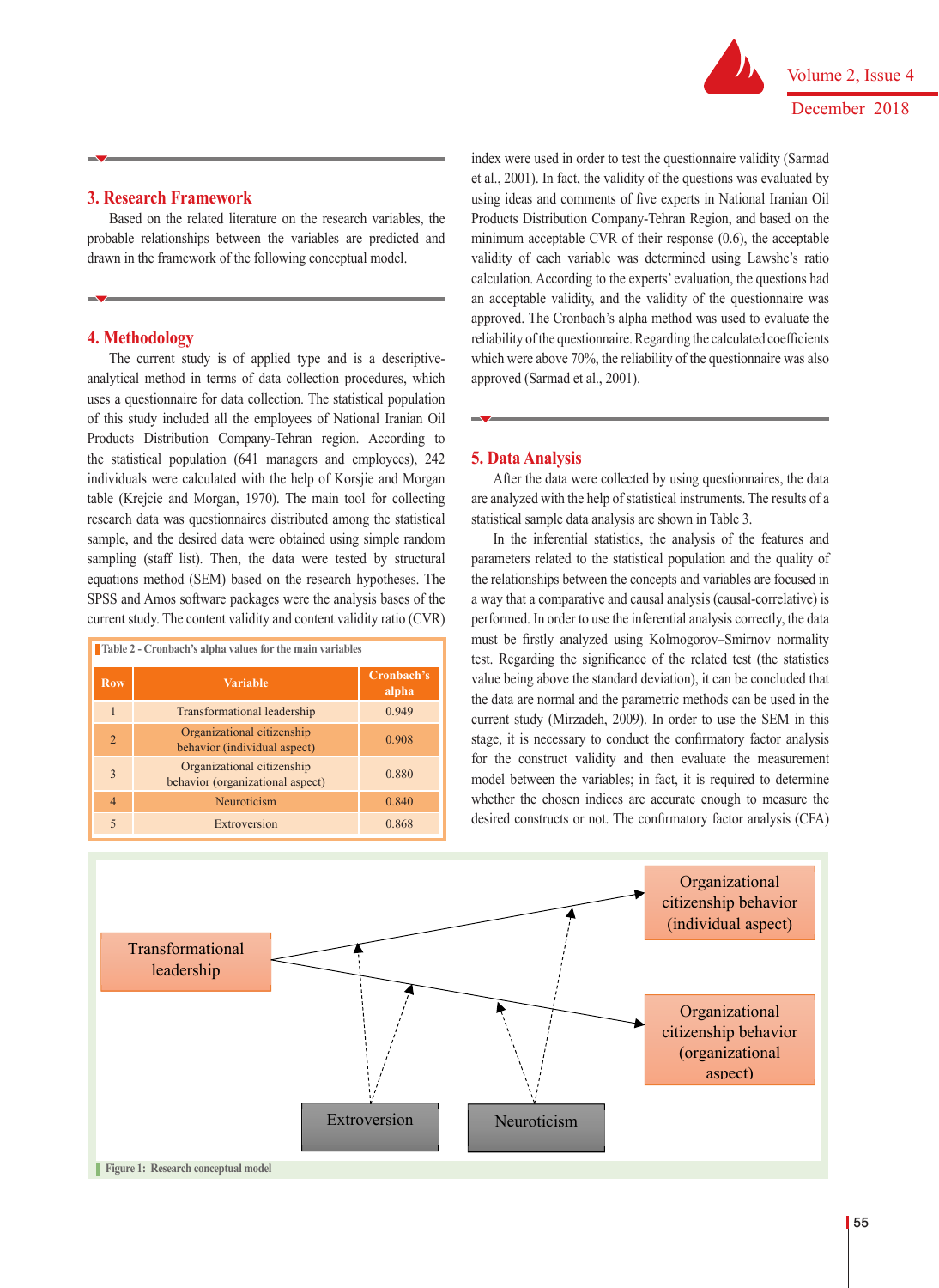| Table 3 - Descriptive statistics of the variables           |             |                 |                           |                 |                 |  |
|-------------------------------------------------------------|-------------|-----------------|---------------------------|-----------------|-----------------|--|
| <b>Variables</b>                                            | <b>Mean</b> | <b>Variance</b> | <b>Standard deviation</b> | <b>Skewness</b> | <b>Kurtosis</b> |  |
| Transformational leadership                                 | 2.877       | 0.559           | 0.748                     | $-0.238$        | $-0.229$        |  |
| Organizational citizenship behavior (individual aspect)     | 3.898       | 0.351           | 0.593                     | $-0.066$        | $-0.266$        |  |
| Organizational citizenship behavior (organizational aspect) | 4.070       | 0.347           | 0.589                     | $-0.636$        | $-0.805$        |  |
| Neuroticism                                                 | 3.740       | 0.431           | 0.657                     | $-0.135$        | $-0.207$        |  |
| Extroversion                                                | 3.526       | 0.497           | 0.705                     | $-0.160$        | $-0.656$        |  |

was calculated as 0.779 based on the Kaiser-Meyer-Olkin (KMO) index, which indicates that they are totally suitable for confirmatory analysis since its value is above 0.7. Also, Bartlett's test significance level is zero which means that the test is significant; the calculated value is lower than 0.05 (Sobhanifard et al., 2016). The model fit data of each of the variables of the study are listed in Table 4, which is indicative of the fitness of indices chosen for the measurement of the constructs.

The measured model fit indices of these variables tabulated in Table 4 indicates their suitable fitness. Moreover, the questions have a factor load of above 0.5, which confirms the validity of the construct. Also, the Cronbach's alpha (reflective) values of the all variables have been calculated to be larger than 0.7, which indicates the reliability of the questions. In addition, the average variance extracted (AVE) of all the variables is higher than 0.5 in the current study, which affirms the validity of the research variables.

In the current study, the transformational leadership was the independent variable, and the organizational citizenship behavior in the individual and organizational aspects were the dependent variables; the neuroticism and extroversion variables were also the moderator variables in the model, as depicted in the structural model (Figure 2).

According to Table 5, which tabulates the structural model fit indices, the model fitting is desirable and approves the main hypotheses of the study. In order to complete the data analysis and respond to the sub-hypotheses, especially the moderating effect of the research variables in relation to the main variables, the path analysis was conducted. The results of the analysis of linear relationships between each two variables and its combination are listed in the form of interactive coefficients in Table 6. These results are indicative of the testing status of the research hypotheses. Regarding the significance of t-statistics, all the hypotheses in the current study are approved.

# **6. Discussion and Conclusions**

Regarding the results obtained from the data analysis, the first and second hypotheses are approved. In fact, the t-statistics of the first hypothesis and the second hypothesis are 2.483 and 3.136 respectively. Therefore, it can be stated with confidence that, in National Iranian Oil and Petroleum Distribution Company-Tehran Region, the transformational leadership has a significant effect on the citizenship behavior of the employees. The calculated coefficient of this hypothesis is 0.180, which indicates that the transformational leadership has a positive effect on the employees' organizational citizenship behavior from both individual and organizational aspects. From the results of this hypothesis testing, it can be inferred that the transformational leadership can form a dynamic and organic organizational structure in the organization, create flexibility in the tasks and freedom of action instead of prewritten job descriptions, grant authority instead of the concentration of decision-makings, and generally provide a desirable environment for the emergence of the citizenship behaviors in the organization. Winnington et al. (2004) also expressed that the employees working with the transformational leaders are usually motivated to work beyond their official tasks in order to benefit the organization.

Generally, the transformational leaders make the employees develop behaviors such as honest advocacy, loyalty, compliance and participation, self-sacrifice, conscientiousness, and civic virtue. Obviously, when the leaders create a mutual motivational relationship with the employees, the employees also behave in a way that generally benefits the organization; for example, they do the tasks which are not obligatory, but improve the organization

| Table 4 - Measured model fit indices of research model aspects (Hooman, 2005) |                       |                                                            |                                                          |                                                                   |  |  |
|-------------------------------------------------------------------------------|-----------------------|------------------------------------------------------------|----------------------------------------------------------|-------------------------------------------------------------------|--|--|
| <b>Index</b>                                                                  | Accept-<br>able value | Independent<br>variable (transfor-<br>mational leadership) | <b>Dependent</b><br>variable (citizen-<br>ship behavior) | <b>Moderating vari-</b><br>able (neuroticism<br>and extroversion) |  |  |
| Chi-square divided to the degree of freedom                                   | Lower than 3          | 2.661                                                      | 2.736                                                    | 2.988                                                             |  |  |
| Normed Fit Index (NFI)                                                        | Above $0.9$           | 0.920                                                      | 0.911                                                    | 0.904                                                             |  |  |
| Increasing Fit Index (IFI)                                                    | Above $0.9$           | 0.984                                                      | 0.934                                                    | 0.930                                                             |  |  |
| Conformation Fit Index (CFI)                                                  | Above $0.9$           | 0.984                                                      | 0.933                                                    | 0.929                                                             |  |  |
| Root Mean Square Error of Approximation (RMSEA)                               | Close to zero         | 0.053                                                      | 0.065                                                    | 0.071                                                             |  |  |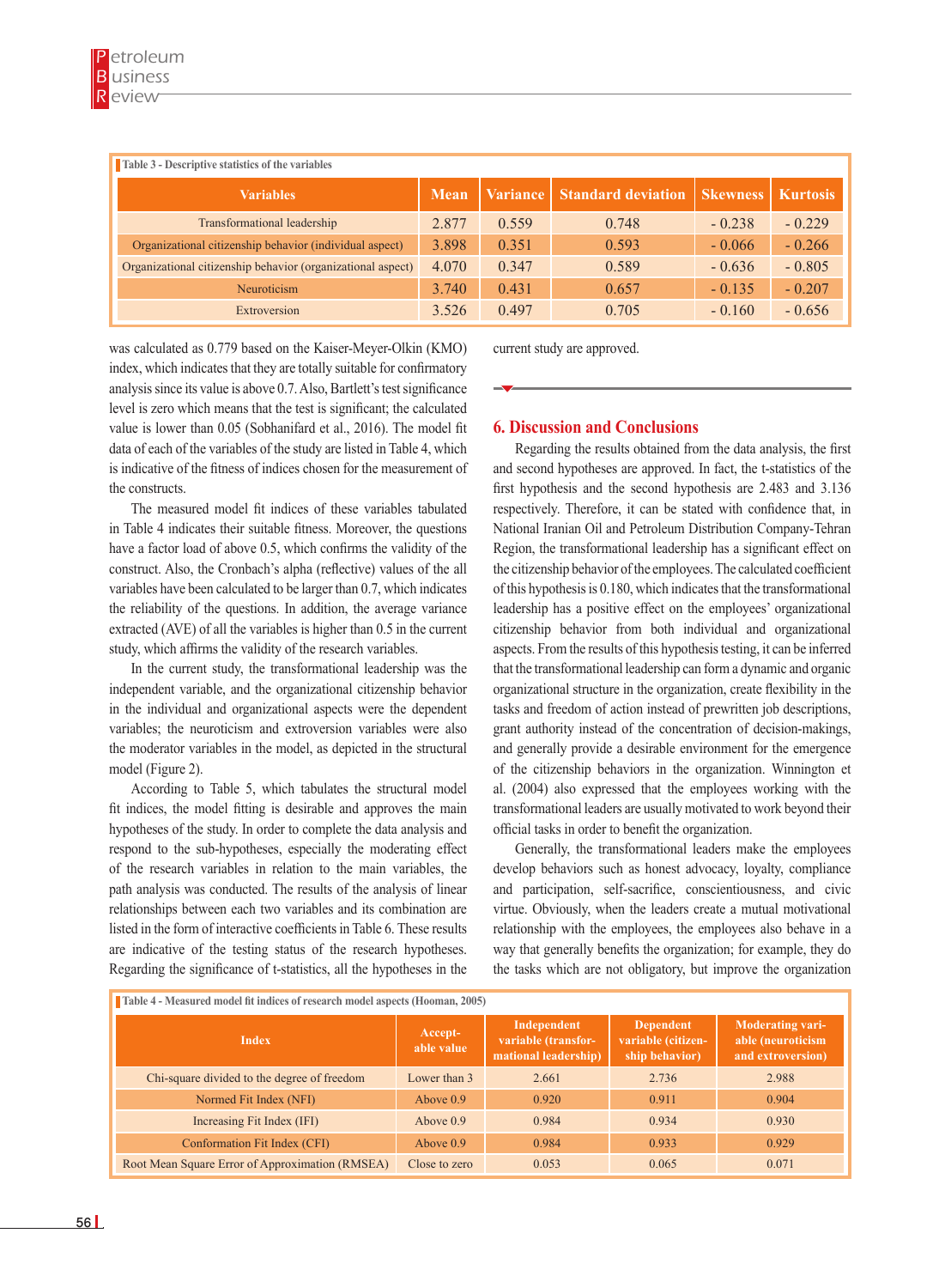performance. Mirkamali et al. (2012) also reached the same conclusion in their study. Further, in a study by Baharlou et al. (2014), the mutual relationship of leader-member and the aspects of citizenship behavior were shown.

The hierarchical regression results of the main and interactional effects of the relationship between the transformational leadership and employees' organizational citizenship behavior from both aspects indicate that the main influences of the transformational leadership and neuroticism were significant in every stage. In addition, the interactional effect (0.658 in individual aspect and 0.615 in organizational aspect) between the transformational leadership and neuroticism remarkably influences employees' organizational citizenship behavior from both individual and



**Figure 1: A structural model of hypotheses testing**

| <b>Table 5 - The structural model fit indices of hypotheses</b> |                         |              |  |  |
|-----------------------------------------------------------------|-------------------------|--------------|--|--|
| <b>Index</b>                                                    | <b>Acceptable value</b> | <b>Value</b> |  |  |
| Chi-square divided to<br>the degree of freedom                  | Lower than 3            | 2.687        |  |  |
| Normed Fit Index (NFI)                                          | Above $0.9$             | 0.913        |  |  |
| Increasing Fit Index (IFI)                                      | Above $0.9$             | 0.932        |  |  |
| Conformation Fit Index (CFI)                                    | Above $0.9$             | 0.931        |  |  |
| Root Mean Square Error of<br>Approximation (RMSEA)              | Close to zero           | 0.043        |  |  |

**Table 6 - Testing results of the research hypotheses**

organizational aspects. Therefore, the investigations reveal that the neuroticism plays a positive and moderating role in the relationship between transformational leadership and organizational citizenship behavior; thus, the third and fourth hypotheses are approved. In fact, the personality trait is a factor which can affect the role of transformational leadership. One of these personality traits is the neuroticism which includes attributes such as anxiety, depression, aggression, deviation, impulsive behaviors, and vulnerability to mental and physical stress. Hence, the lower the score of people in this trait is, the more the effects of transformational leadership will be. In this regard, Rafezi et al. (2012) reported that the consistency has a relationship with the organizational citizenship behavior. The study of Tan & Tan (2008) also indicated that there is a positive and significant relationship between responsibility aspect and the organizational citizenship behavior.

The hierarchical regression results of the main and interactional effects of the relationship between the transformational leadership and employees' organizational citizenship behavior from both aspects indicate that the main effects of the transformational leadership and extroversion were considerable in every stage. Additionally, the interactional effect (0.662 in individual aspect and 0.523 in organizational aspect) between the transformational leadership and extroversion significantly affects the employees' organizational citizenship behavior from both individual and organizational aspects. Therefore, the investigations show that the extroversion plays a positive and moderating role in the relationship between transformational leadership and organizational citizenship behavior; thus, the fifth and sixth hypotheses are also approved. In fact, the extrovert people are usually social, talkative and emotional. As a result, the transformational leaders can better make a mutual relationship with such people; in extrovert people, these traits are a factor for their greater influence, and as a result, their citizenship behaviors show higher outcomes. Hence, the extroversion, as presented in hypothesis testing of the current study, has a significant moderating role in the effects of transformational leadership on employees' organizational citizenship behavior. Chiaburu et al. (2011) also conducted a study in the same field, and their results indicated that the extroversion has a significant relationship with

| <b>Hypothesis</b> |                                |                            |                                                                | t-statistics | <b>Standard coefficient</b> | <b>Result</b> |
|-------------------|--------------------------------|----------------------------|----------------------------------------------------------------|--------------|-----------------------------|---------------|
|                   | Transformational<br>leadership | Main hypothesis            | Organizational citizenship<br>behavior (individual aspect)     | 2.483        | 0.180                       | Approved      |
| $\overline{2}$    | Transformational<br>leadership | hypothesis                 | Organizational citizenship<br>behavior (organizational aspect) | 3.136        | 0.231                       | Approved      |
| 3                 | Transformational<br>leadership | Moderating<br>neuroticism  | Organizational citizenship<br>behavior (individual aspect)     | 7.943        | 0.658                       | Approved      |
| $\overline{4}$    | Transformational<br>leadership | Moderating<br>neuroticism  | Organizational citizenship<br>behavior (organizational aspect) | 8.340        | 0.615                       | Approved      |
|                   | Transformational<br>leadership | Moderating<br>extroversion | Organizational citizenship<br>behavior (individual aspect)     | 11.225       | 0.662                       | Approved      |
| 6                 | Transformational<br>leadership | Moderating<br>extroversion | Organizational citizenship<br>behavior (organizational aspect) | 7.334        | 0.523                       | Approved      |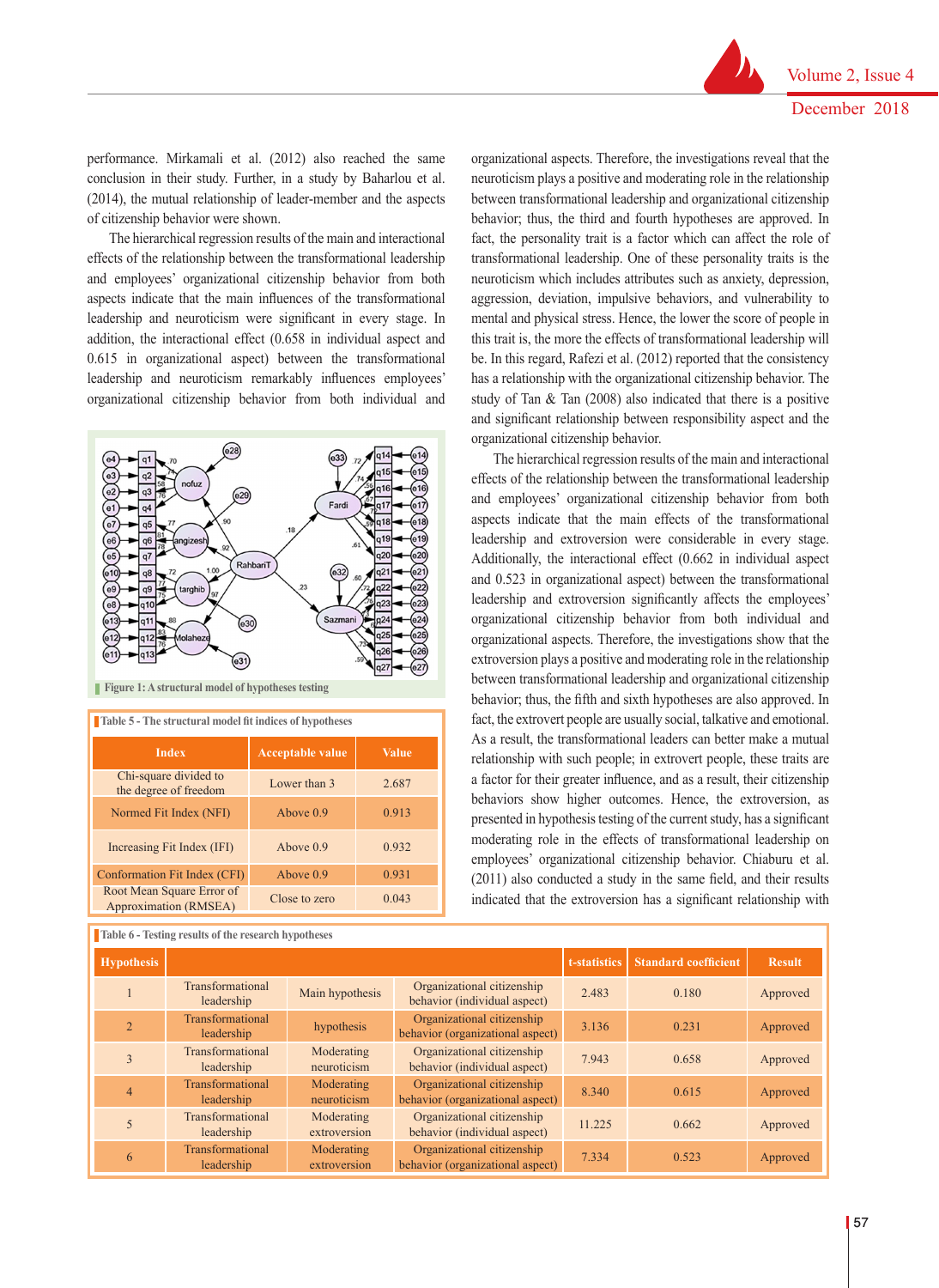the citizenship behaviors and the contextual performance. In fact, the extroverts, i.e. people with acceptable social skills, can better help the transformational leaders in affecting the emergence of behaviors based on the organizational citizenship since these people, due to having social personality trait, better interact with the leaders who build their management style based on mutual relationship with their employees. They are also affected by these leaders faster since they have a better adaptability to the environment; as a result, they will be employees whose behaviors help with improving the organization performance.

## **7. Summary and suggestions**

Regarding the findings of the current study, which are indicative of a positive and significant effect of transformational leadership on organizational citizenship behavior, the following suggestions are offered to the managers of National Iranian Oil Products Distribution Company-Tehran Region to pay attention to the transformational leadership factors and, consequently, to the improvement of organizational citizenship behavior from both individual and organizational aspects.

The first subject is the precise determination of the goal or specific cause of the organization. The managers must clearly and precisely design the goals for the employees so that they will be able to recognize the current situation, analyze it, and even be motivated and inclined to do some tasks beyond what is mentioned in their formal job description. However, the prerequisite for this is to ignore one's own desires and to sacrifice one's own interests for the benefit of others by integrating the goals of the individual and the organization. On the other hand, it requires flexibility, risktaking, and acceptance of changes.

In fact, creation of an optimistic and clear image of the organization's future for the employees will lead to higher involvement and participation of employees in the realization of the goals since this optimistic thought to the future causes the employees to be more motivated to do their duties and encourage their subordinates to have a greater performance. Honesty with the employees and showing honesty with the employees in open relationship are the requisite of this task.

Furthermore, the managers and leaders themselves must be the model for organizational citizenship behavior and demonstrate it so that the employees also follow them and develop such behaviors. The managers must use the mental inspiration to challenge the thoughts, imaginations, and behaviors of the employees and to recognize their values and beliefs. It requires that the leaders guide the employees towards retesting of the traditional ways of problem solving. In such a condition, the employees' fault and mistakes, when exhibiting the citizenship behaviors, should not be frowned upon since it would repress such behaviors by them.

Recognition of and paying attention to individual differences

and expecting the individuals to show citizenship behavior to the extent of their capability can pave the way for success in this task. Facilitation of the organizational learning for the employees and creation of the possibility to grow will help in the achievement of this goal; in fact, a time should be allocated to educate and train the employees to grow, which will help them to attain the ability to show citizenship behaviors. In this path, the managers are better to acknowledge those employees who show extra-role behaviors. This acknowledgement can be either financial and through the rewards or spiritual through announcing the best employee. It would encourage other employees to show citizenship behaviors. Finally, the organizations and managers must proceed in creation of organizational citizenship behavior step by step since this process, unlike a new technology, cannot instantly enter the organization and is a continuous and time-consuming process.

Moreover, in order to prevent the negative effects of neuroticism moderating variable, the managers had better assign their employees specific missions and prepare them or ask them to get prepared for those missions. However, the recognition of the attributes and personality traits of the employees play an important role in increasing the self-autonomy, variety, and taking new challenges in the neurotic employees. Further, creation of a participatory and effective organizational environment through the formation of working teams prepares these people for integration and connecting with each other. Avoidance of anxiety and depression and creation of a happy and cheerful space will effectively strengthen the performance of the organization and development of organizational citizenship behaviors.

In addition, the results of the analysis of the second moderating variable show that the extroversion personality trait is also effective on the relationship between the transformational leadership and organizational citizenship behavior. In this context, based on the attributes of these people such as the tendency to grow and improve and through the identification of these people and specifying the job direction and organizational development, their sense of loyalty and commitment to the organization can be improved.

The tendency of such people to beginning new tasks can prepare the platform for the initiation of more tasks with new and innovational methods and ideas. On the other hand, their energy can be used to encourage them to do more activities; indeed, these people are able to do several jobs simultaneously. Therefore, it is better to, by not confining them, provide them with this space. Finally, these people tend to change, and the change is exciting for them. In fact, job promotion and job replacement can take place for them every now and then, and other departments can also benefit from their capabilities.

Overall, in order to enjoy the positive effects of the transformational leadership, it is necessary to prepare the platform for the employees to take pride in their jobs, which will be possible through paying attention to the employee's emotions and using them for creation of motivation. The managers must encourage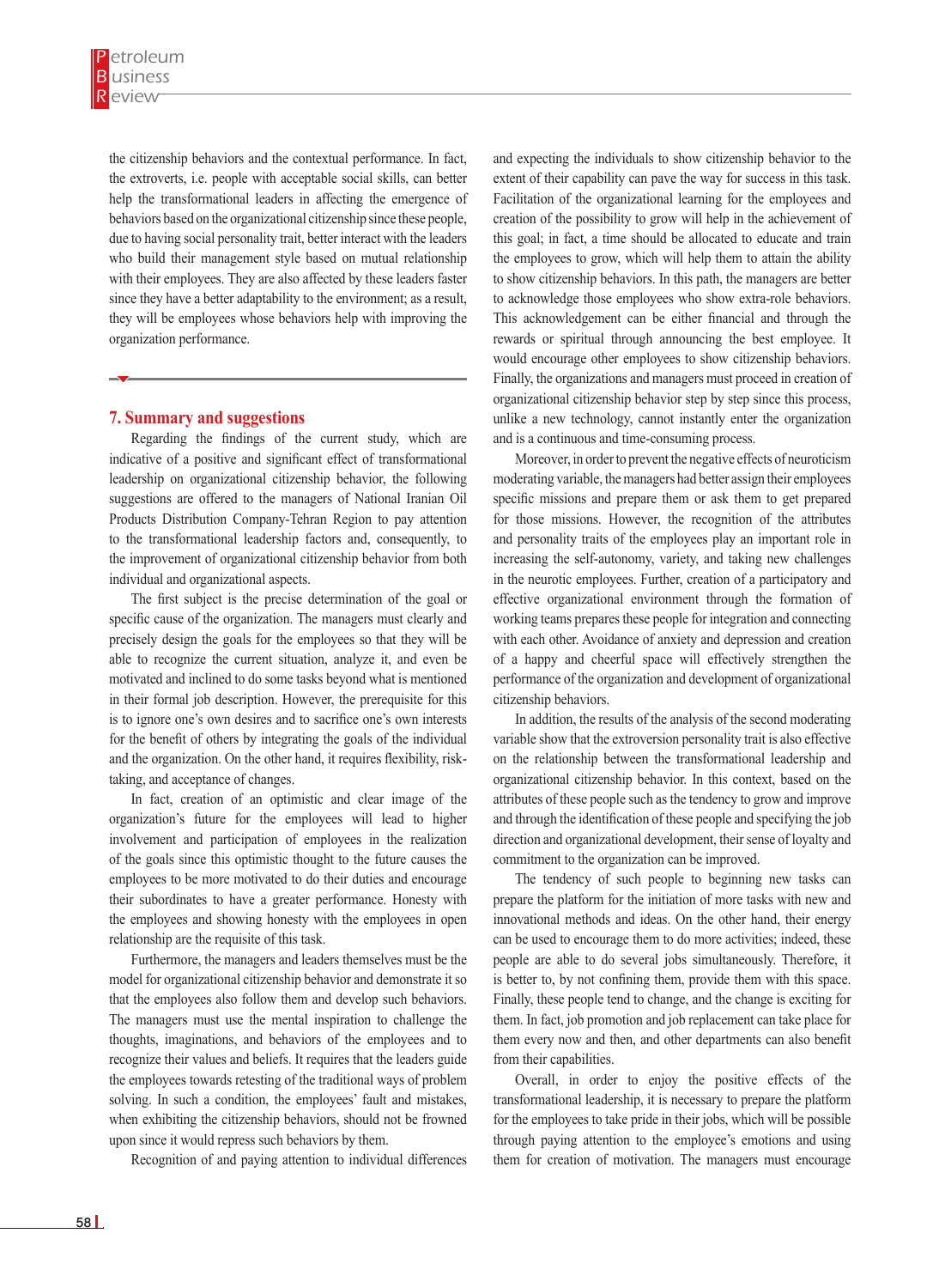the employees to learn more and offer new ideas and must take risks in order for the organizational growth to be realized. In this path, paying attention to the legitimate demands and needs of the employees and a common drawing for the achievement of these needs through the realization of the organizational goals must be taken into consideration.

#### **References**

- Appelbaum, S & Bartolomucci, N & Beaumier, E & Boulanger, J & Corrigan, R & Dore, I & Girard, C & Serroni, C. (2004). Organizational citizenship behavior: a case study of culture. Leadership and trust management decision, Vol.42, No.1, 13-40.
- Bass. B. M. (1998). Transformational Leadership: Industrial, Military, and Educational Impact. Mahwah, New Jersey London: Lawrence Erlbaum Associates.
- Bass, B. M. and Riggio, R. E. (2006). Transformational leadership. (Second Edition). Mahwah, New Jersey London.
- Baharlou. Mostafa, & Beshlideh. Kiomarce, & Hashemi. Sheykhshabani. Seyed. Esmaeel, & Naami. Abdolzahra. (2014). Investigation Relationship between Leader – Member Exchange and Organizational Citizenship Behavior: Mediating Role of Psychological Empowerment and Organizational Commitment. Organizational Culture Management, Article 1, Volume 12, Issue 1, spring, 1-19, (in Persian).
- Behzad Jazi, Q. (2008). The Relationship between Communication Skills and Personality Traits of School Principals of Different Courses in Isfahan. Master's Thesis, Islamic Azad University, Khorasgan Branch, (in Persian).
- Bienstock, C & Demoranville, W. C and Smith, K. R. (2003). Organizational citizenship behavior and service quality. journal of services marketing, Vol.17, No.4, 357-378.
- Bono, J. E., & Judge, T. A. (2004). Personality and transformational and transactional leadership: A meta-analysis. Journal of Applied Psychology, 89, 901–910.
- Chen, X. P., and Fahr, J.L. (2001). Transformational and transactional leader behaviors in Chinese organizations: differential effects in the people's republic of china and Taiwan. Advances in Global Leadership, Vol 2, 101 – 126.
- Chiaburu, D.S., Oh, I. -S., Berry, C.M., Li, N., & Gardner, R. G. (2011). The Five-Factor Model of personality traits and organizational citizenship behaviors: A meta-analysis. Journal of Applied Psychology, 96, 1140–1166.
- Chun, J. U., Yammarino, F. J., Dionne, S. D., Sosik, J. J., and Moon, H. K. (2009). Leadership across hierarchical levels: Multiple levels of management and multiple levels of analysis. The Leadership Quarterly, 20, 689–707.
- Colbert, A., Kristof-Brown, A., Bradley, B. and Barrick, M. (2008). CEO transformational leadership: The role of goal importance congruence in top management teams. Academy of Management

Journal, 51, 81–96.

- Costa, P. T., & McCrae, R. R. (1988). From catalog to classification: Murray's needs and the five-factor model. Journal of Personality and Social Psychology, 55, 258-265.
- Dvir, T., Eden, D., Avolio, B.J., and Shamir, B. (2002). Impact of transformational leadership on follower development and performance: A field experiment. Academy of Management Journal, Vol. 45, No. 4, 735–744.
- Ehsani Ziari, M. (2006). Investigation of Work Conscience and Social Discipline among Secondary and High school Staff in Neka City. Sari. Management and Planning Organization, (in Persian).
- Gumusluoglu, L. and Ilsev, A. (2009). Transformational leadership, creativity, and organizational innovation. Journal of Business Research, Vol. 62, No.4, 461-473.
- Hadizadeh. M. Akram, and Tehrani. Maryam. (2011). Predicting model of organizational identity toward its effect on organizational citizenship behaviors (OCBs). African Journal of Business Management, Vol. 5(23), 9877-9888.
- Hall, A. T & Zinko, R. P & Alexia A. F and Gerald R. (2009). Organizational citizenship behavior and reputation: mediators in the relationships between accountability and Job performance and satisfaction. Journal of Leadership & Organizational Studies, Vol. 15, No.4, 381-392.
- Hodson, R, (2006). Management citizenship behavior and its consequences. Work and occupations, Vol.29, No.1, 64-96.
- Hooman. Heydar Ali. (2005). Structural Equation Modeling with LISREL application. SAMT, Tehran, (in Persian).
- Horwitz, I.B., Horwitz, S.K., Daram, P., Brandt, M.L., Brunicardi, F.C. and Awad, S.S. (2008). Transformational, Transactional, and Passive-Avoidant Leadership Characteristics of a Surgical Resident Cohort: Analysis Using the Multifactor Leadership Questionnaire and Implications for Improving Surgical Education Curriculums. Journal of Surgical Research, 148(1): 49-59.
- Humphreys, J. H., and Einstein, W. O. (2003). Nothing New under the sun: transformational leadership from a historical perspective. Management Decision, vol.41, No.1, 85-95.
- Işcan, Ö. F., Ersar, G. and Naktiyok, A. (2014). Effect of Leadership Style on Perceived Organizational Performance and Innovation: The Role of Transformational Leadership beyond the Impact of Transactional Leadership -An Application among Turkish SME's. Social and Behavioral Sciences, 150, 881 – 889.
- Jalilian, Hamid Reza, Moradi, Morteza and Kakaei Mawai, Hossein. (2010). Transformational Leadership and Employee Creativity. Police Human Development Quarterly Bulletin, Year 7, No. 32, 59-72, (in Persian).
- Krejcie, R.V., & Morgan, D.W. (1970). Determining Sample Size for Research Activities. Educational and Psychological Measurement, 30, 607-610.
- Korkmaz, T and Arpacı. Ebru. (2009). Relationship of organizational citizenship behavior with emotional intelligence. Procedia Social and Behavioral Sciences, vol 1, 1.